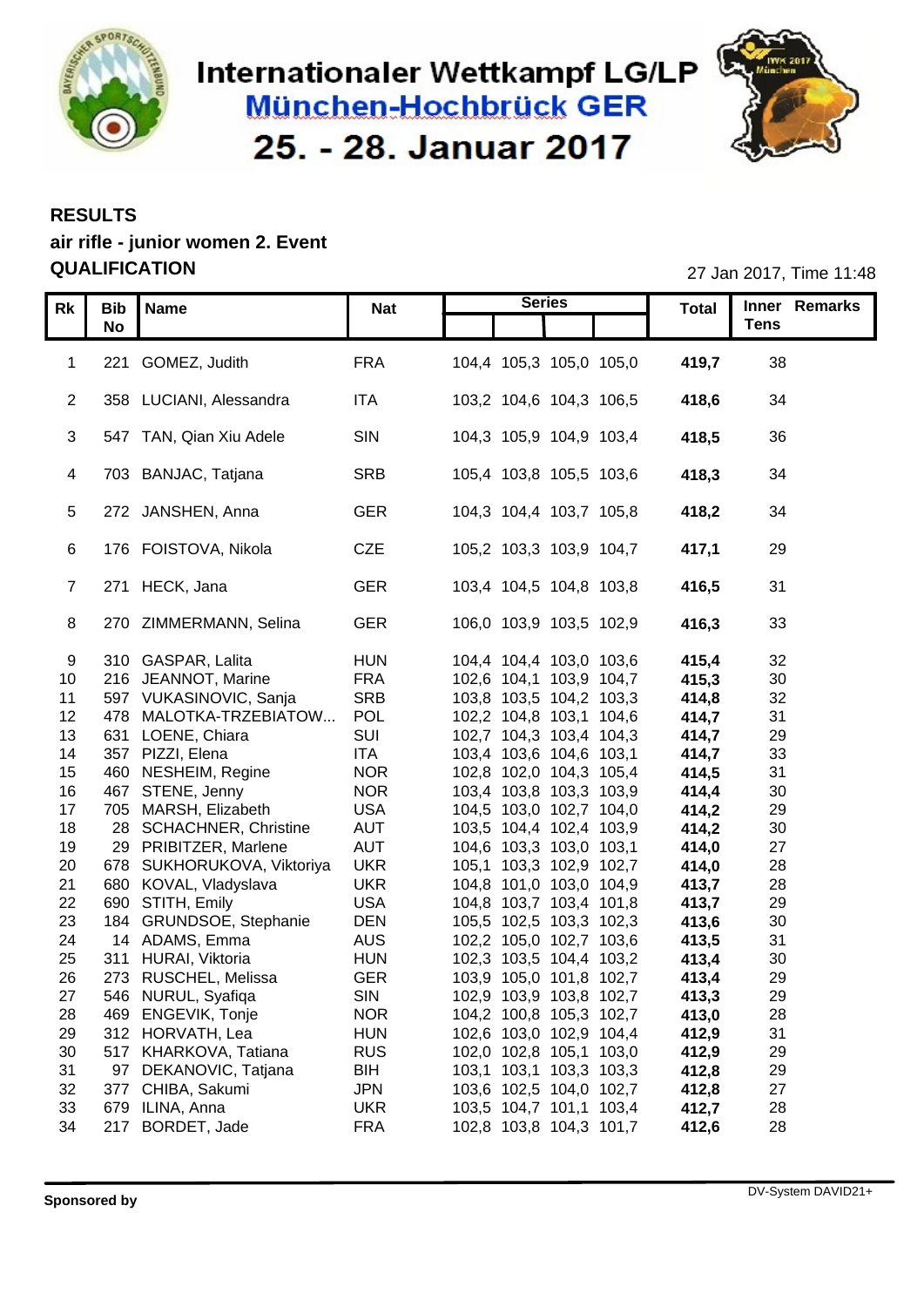

# Internationaler Wettkampf LG/LP **München-Hochbrück GER** 25. - 28. Januar 2017



## **RESULTS air rifle - junior women 2. Event**

**QUALIFICATION** 27 Jan 2017, Time 11:48

| <b>Tens</b><br>No<br>28<br>445 QUEZADA, Michell<br><b>MEX</b><br>101,7 103,6 102,6 104,6<br>412,5<br><b>BAY</b><br>412,5<br>28<br>36<br>82 SCHMID, Verena<br>103,5 104,3 101,4 103,3<br>POL<br>412,5<br>29<br>477 SZUTKO, Aleksandra<br>101,9 104,1 103,4 103,1<br>83 HÖßL, Sabrina<br><b>BAY</b><br>412,5<br>28<br>104,7 104,4 103,2 100,2<br>CZE<br>412,4<br>24<br>173 BRABCOVA, Karolina<br>102,4 103,3 102,9 103,8<br><b>POL</b><br>26<br>103,0 103,3 104,2 101,5<br>412,0<br>475 MAZANY, Marta<br><b>GER</b><br>28<br>274 SIEGEMUND, Stina<br>103,5 102,8 102,2 103,3<br>411,8<br><b>AUT</b><br>28<br>27 WAIBEL, Sheileen<br>101,4 103,3 102,5 104,5<br>411,7<br>548 VELOSO, Martina Lindsay P SIN<br>29<br>102,3 101,2 105,2 102,9<br>411,6<br>26<br>355 GABRIELLI, Nicole<br>ITA<br>102,0 104,5 103,3 101,7<br>411,5<br><b>BAY</b><br>27<br>81 BACK, Antonia<br>101,4 102,6 102,9 104,5<br>411,4<br>CRO<br>24<br>104,3 101,3 101,7 104,0<br>411,3<br>141 VUKADIN, Danijela<br>LTU<br>26<br>415 DZAPBAROVAITE, Martyna<br>102,9 101,3 101,4 105,5<br>411,1<br><b>JPN</b><br>30<br>383 TAKAHASHI, Karen<br>103,6 101,7 101,2 104,5<br>411,0<br><b>BLR</b><br>30<br>103 MARTYNOVA, Maria<br>410,8<br>101,9 102,0 102,1 104,8<br><b>SVK</b><br>28<br>567 STIAVNICK, Ivana<br>101,8 102,8 103,9 102,3<br>410,8<br><b>POL</b><br>25<br>410,7<br>476 CYBULSKA, Marta<br>103,9 103,2 101,8 101,8<br>CRO<br>25<br>142 RAB, Tihana<br>104,3 101,3 103,1 101,7<br>410,4<br><b>AUS</b><br>28<br>13 ROSSITER, Victoria<br>101,8 104,1 101,8 102,6<br>410,3<br><b>CZE</b><br>410,2<br>25<br>175 THURNWALDOVA, Sabina<br>101,7 102,1 103,0 103,4<br><b>SRB</b><br>28<br>615 ARMUS, Nevena<br>102,2 104,1 101,5 102,4<br>410,2<br><b>JPN</b><br>410,1<br>25<br>391 IURA, Itsuki<br>103,6 102,6 102,5 101,4<br><b>AUT</b><br>28<br>30 VOGL, Jana<br>101,7 100,2 104,8 103,3<br>410,0<br><b>ISR</b><br>410,0<br>27<br>346 ENGLER, Tal<br>102,3 104,4 101,7 101,6<br>SUI<br>628 SUREMANN, Lisa<br>102,3 99,8 103,7 103,8<br>409,6<br>24<br><b>FIN</b><br>30<br>409,6<br>206 MÄKELÄ, Mira<br>102,3 104,1 103,2 100,0<br><b>RUS</b><br>513 BOLOTKOVA, Polina<br>102,9 100,8 103,8 101,8<br>409,3<br>24<br>27<br><b>ITA</b><br>409,2<br>356 SCIPPA, Francesca<br>102,6 100,5 102,5 103,6<br><b>SLO</b><br>565 LAZAR, Lia<br>102,6 101,4 101,9 103,2<br>409,1<br>24<br>26<br>SUI<br>408,5<br>627 OBERHOLZER, Julia<br>103,4 101,3 102,8 101,0<br><b>JPN</b><br>407,7<br>394 ABIKO, Hana<br>101,0 100,5 104,7 101,5<br>23<br>ARM<br>407,6<br>23<br>3 POGHOSYAN, Alla<br>102,0 103,2 100,9 101,5<br>CZE<br>407,2<br>20<br>174 KOKOSKOVA, Daniela<br>102,1 102,2 102,6 100,3<br><b>SVK</b><br>568 KOLAROVSKA, Klaudia<br>407,1<br>26<br>101,0 103,1 100,2 102,8<br>CRO<br>103,4 101,1 99,7 102,8<br>407,0<br>24<br>130 FINEK, Kristinka<br><b>BIH</b><br>21<br>101,1 102,7 100,9 102,2<br>406,9<br>96 VRANAC, Hana<br>19<br><b>BAY</b><br>406,9<br>58 FRICKE, Barbara<br>101,6 102,4 100,7 102,2<br>21<br>22<br>20<br>22<br>24<br><b>NOR</b><br>102,0 101,4 102,4 101,0<br>406,8<br>406,5<br><b>FIN</b><br>100,1 103,3 101,6 101,5<br><b>SVK</b><br>101,4 102,2 101,2 101,3<br>406,1<br><b>BLR</b><br>406,0<br>102,3 100,5 103,5 99,7<br>SUI<br>102,8 100,8 102,7 99,6<br>405,9 | Rk   Bib   Name | <b>Nat</b> | <b>Series</b> | <b>Total</b> | Inner Remarks      |
|--------------------------------------------------------------------------------------------------------------------------------------------------------------------------------------------------------------------------------------------------------------------------------------------------------------------------------------------------------------------------------------------------------------------------------------------------------------------------------------------------------------------------------------------------------------------------------------------------------------------------------------------------------------------------------------------------------------------------------------------------------------------------------------------------------------------------------------------------------------------------------------------------------------------------------------------------------------------------------------------------------------------------------------------------------------------------------------------------------------------------------------------------------------------------------------------------------------------------------------------------------------------------------------------------------------------------------------------------------------------------------------------------------------------------------------------------------------------------------------------------------------------------------------------------------------------------------------------------------------------------------------------------------------------------------------------------------------------------------------------------------------------------------------------------------------------------------------------------------------------------------------------------------------------------------------------------------------------------------------------------------------------------------------------------------------------------------------------------------------------------------------------------------------------------------------------------------------------------------------------------------------------------------------------------------------------------------------------------------------------------------------------------------------------------------------------------------------------------------------------------------------------------------------------------------------------------------------------------------------------------------------------------------------------------------------------------------------------------------------------------------------------------------------------------------------------------------------------------------------------------------------------------------------------------------------------------------------------------------------------------------------------------------------------------------------------------------------------------------------------------------------------------------------------------------------------------------------------------------------------------------------|-----------------|------------|---------------|--------------|--------------------|
| 35 <sup>5</sup><br>37<br>38<br>39<br>40<br>41<br>42<br>43<br>44<br>45<br>46<br>47<br>48<br>49<br>50<br>51<br>52<br>53<br>54<br>55<br>56<br>57<br>58<br>59<br>60<br>61<br>62<br>63<br>64<br>65<br>66<br>67<br>68<br>69<br>70<br>71<br>72 459 TOVSETH VATNE, Jenny<br>73 207 SIPOLA, Laura<br>74 569 OLSAVSKA, Ivana<br>75 104 DZEHTSIARENKA, Iryna<br>76 702 ZÜGER, Myriel                                                                                                                                                                                                                                                                                                                                                                                                                                                                                                                                                                                                                                                                                                                                                                                                                                                                                                                                                                                                                                                                                                                                                                                                                                                                                                                                                                                                                                                                                                                                                                                                                                                                                                                                                                                                                                                                                                                                                                                                                                                                                                                                                                                                                                                                                                                                                                                                                                                                                                                                                                                                                                                                                                                                                                                                                                                                                    |                 |            |               |              |                    |
| <b>Sponsored by</b>                                                                                                                                                                                                                                                                                                                                                                                                                                                                                                                                                                                                                                                                                                                                                                                                                                                                                                                                                                                                                                                                                                                                                                                                                                                                                                                                                                                                                                                                                                                                                                                                                                                                                                                                                                                                                                                                                                                                                                                                                                                                                                                                                                                                                                                                                                                                                                                                                                                                                                                                                                                                                                                                                                                                                                                                                                                                                                                                                                                                                                                                                                                                                                                                                                          |                 |            |               |              |                    |
|                                                                                                                                                                                                                                                                                                                                                                                                                                                                                                                                                                                                                                                                                                                                                                                                                                                                                                                                                                                                                                                                                                                                                                                                                                                                                                                                                                                                                                                                                                                                                                                                                                                                                                                                                                                                                                                                                                                                                                                                                                                                                                                                                                                                                                                                                                                                                                                                                                                                                                                                                                                                                                                                                                                                                                                                                                                                                                                                                                                                                                                                                                                                                                                                                                                              |                 |            |               |              |                    |
|                                                                                                                                                                                                                                                                                                                                                                                                                                                                                                                                                                                                                                                                                                                                                                                                                                                                                                                                                                                                                                                                                                                                                                                                                                                                                                                                                                                                                                                                                                                                                                                                                                                                                                                                                                                                                                                                                                                                                                                                                                                                                                                                                                                                                                                                                                                                                                                                                                                                                                                                                                                                                                                                                                                                                                                                                                                                                                                                                                                                                                                                                                                                                                                                                                                              |                 |            |               |              |                    |
|                                                                                                                                                                                                                                                                                                                                                                                                                                                                                                                                                                                                                                                                                                                                                                                                                                                                                                                                                                                                                                                                                                                                                                                                                                                                                                                                                                                                                                                                                                                                                                                                                                                                                                                                                                                                                                                                                                                                                                                                                                                                                                                                                                                                                                                                                                                                                                                                                                                                                                                                                                                                                                                                                                                                                                                                                                                                                                                                                                                                                                                                                                                                                                                                                                                              |                 |            |               |              |                    |
|                                                                                                                                                                                                                                                                                                                                                                                                                                                                                                                                                                                                                                                                                                                                                                                                                                                                                                                                                                                                                                                                                                                                                                                                                                                                                                                                                                                                                                                                                                                                                                                                                                                                                                                                                                                                                                                                                                                                                                                                                                                                                                                                                                                                                                                                                                                                                                                                                                                                                                                                                                                                                                                                                                                                                                                                                                                                                                                                                                                                                                                                                                                                                                                                                                                              |                 |            |               |              |                    |
|                                                                                                                                                                                                                                                                                                                                                                                                                                                                                                                                                                                                                                                                                                                                                                                                                                                                                                                                                                                                                                                                                                                                                                                                                                                                                                                                                                                                                                                                                                                                                                                                                                                                                                                                                                                                                                                                                                                                                                                                                                                                                                                                                                                                                                                                                                                                                                                                                                                                                                                                                                                                                                                                                                                                                                                                                                                                                                                                                                                                                                                                                                                                                                                                                                                              |                 |            |               |              |                    |
|                                                                                                                                                                                                                                                                                                                                                                                                                                                                                                                                                                                                                                                                                                                                                                                                                                                                                                                                                                                                                                                                                                                                                                                                                                                                                                                                                                                                                                                                                                                                                                                                                                                                                                                                                                                                                                                                                                                                                                                                                                                                                                                                                                                                                                                                                                                                                                                                                                                                                                                                                                                                                                                                                                                                                                                                                                                                                                                                                                                                                                                                                                                                                                                                                                                              |                 |            |               |              |                    |
|                                                                                                                                                                                                                                                                                                                                                                                                                                                                                                                                                                                                                                                                                                                                                                                                                                                                                                                                                                                                                                                                                                                                                                                                                                                                                                                                                                                                                                                                                                                                                                                                                                                                                                                                                                                                                                                                                                                                                                                                                                                                                                                                                                                                                                                                                                                                                                                                                                                                                                                                                                                                                                                                                                                                                                                                                                                                                                                                                                                                                                                                                                                                                                                                                                                              |                 |            |               |              |                    |
|                                                                                                                                                                                                                                                                                                                                                                                                                                                                                                                                                                                                                                                                                                                                                                                                                                                                                                                                                                                                                                                                                                                                                                                                                                                                                                                                                                                                                                                                                                                                                                                                                                                                                                                                                                                                                                                                                                                                                                                                                                                                                                                                                                                                                                                                                                                                                                                                                                                                                                                                                                                                                                                                                                                                                                                                                                                                                                                                                                                                                                                                                                                                                                                                                                                              |                 |            |               |              |                    |
|                                                                                                                                                                                                                                                                                                                                                                                                                                                                                                                                                                                                                                                                                                                                                                                                                                                                                                                                                                                                                                                                                                                                                                                                                                                                                                                                                                                                                                                                                                                                                                                                                                                                                                                                                                                                                                                                                                                                                                                                                                                                                                                                                                                                                                                                                                                                                                                                                                                                                                                                                                                                                                                                                                                                                                                                                                                                                                                                                                                                                                                                                                                                                                                                                                                              |                 |            |               |              |                    |
|                                                                                                                                                                                                                                                                                                                                                                                                                                                                                                                                                                                                                                                                                                                                                                                                                                                                                                                                                                                                                                                                                                                                                                                                                                                                                                                                                                                                                                                                                                                                                                                                                                                                                                                                                                                                                                                                                                                                                                                                                                                                                                                                                                                                                                                                                                                                                                                                                                                                                                                                                                                                                                                                                                                                                                                                                                                                                                                                                                                                                                                                                                                                                                                                                                                              |                 |            |               |              |                    |
|                                                                                                                                                                                                                                                                                                                                                                                                                                                                                                                                                                                                                                                                                                                                                                                                                                                                                                                                                                                                                                                                                                                                                                                                                                                                                                                                                                                                                                                                                                                                                                                                                                                                                                                                                                                                                                                                                                                                                                                                                                                                                                                                                                                                                                                                                                                                                                                                                                                                                                                                                                                                                                                                                                                                                                                                                                                                                                                                                                                                                                                                                                                                                                                                                                                              |                 |            |               |              |                    |
|                                                                                                                                                                                                                                                                                                                                                                                                                                                                                                                                                                                                                                                                                                                                                                                                                                                                                                                                                                                                                                                                                                                                                                                                                                                                                                                                                                                                                                                                                                                                                                                                                                                                                                                                                                                                                                                                                                                                                                                                                                                                                                                                                                                                                                                                                                                                                                                                                                                                                                                                                                                                                                                                                                                                                                                                                                                                                                                                                                                                                                                                                                                                                                                                                                                              |                 |            |               |              |                    |
|                                                                                                                                                                                                                                                                                                                                                                                                                                                                                                                                                                                                                                                                                                                                                                                                                                                                                                                                                                                                                                                                                                                                                                                                                                                                                                                                                                                                                                                                                                                                                                                                                                                                                                                                                                                                                                                                                                                                                                                                                                                                                                                                                                                                                                                                                                                                                                                                                                                                                                                                                                                                                                                                                                                                                                                                                                                                                                                                                                                                                                                                                                                                                                                                                                                              |                 |            |               |              |                    |
|                                                                                                                                                                                                                                                                                                                                                                                                                                                                                                                                                                                                                                                                                                                                                                                                                                                                                                                                                                                                                                                                                                                                                                                                                                                                                                                                                                                                                                                                                                                                                                                                                                                                                                                                                                                                                                                                                                                                                                                                                                                                                                                                                                                                                                                                                                                                                                                                                                                                                                                                                                                                                                                                                                                                                                                                                                                                                                                                                                                                                                                                                                                                                                                                                                                              |                 |            |               |              |                    |
|                                                                                                                                                                                                                                                                                                                                                                                                                                                                                                                                                                                                                                                                                                                                                                                                                                                                                                                                                                                                                                                                                                                                                                                                                                                                                                                                                                                                                                                                                                                                                                                                                                                                                                                                                                                                                                                                                                                                                                                                                                                                                                                                                                                                                                                                                                                                                                                                                                                                                                                                                                                                                                                                                                                                                                                                                                                                                                                                                                                                                                                                                                                                                                                                                                                              |                 |            |               |              |                    |
|                                                                                                                                                                                                                                                                                                                                                                                                                                                                                                                                                                                                                                                                                                                                                                                                                                                                                                                                                                                                                                                                                                                                                                                                                                                                                                                                                                                                                                                                                                                                                                                                                                                                                                                                                                                                                                                                                                                                                                                                                                                                                                                                                                                                                                                                                                                                                                                                                                                                                                                                                                                                                                                                                                                                                                                                                                                                                                                                                                                                                                                                                                                                                                                                                                                              |                 |            |               |              |                    |
|                                                                                                                                                                                                                                                                                                                                                                                                                                                                                                                                                                                                                                                                                                                                                                                                                                                                                                                                                                                                                                                                                                                                                                                                                                                                                                                                                                                                                                                                                                                                                                                                                                                                                                                                                                                                                                                                                                                                                                                                                                                                                                                                                                                                                                                                                                                                                                                                                                                                                                                                                                                                                                                                                                                                                                                                                                                                                                                                                                                                                                                                                                                                                                                                                                                              |                 |            |               |              |                    |
|                                                                                                                                                                                                                                                                                                                                                                                                                                                                                                                                                                                                                                                                                                                                                                                                                                                                                                                                                                                                                                                                                                                                                                                                                                                                                                                                                                                                                                                                                                                                                                                                                                                                                                                                                                                                                                                                                                                                                                                                                                                                                                                                                                                                                                                                                                                                                                                                                                                                                                                                                                                                                                                                                                                                                                                                                                                                                                                                                                                                                                                                                                                                                                                                                                                              |                 |            |               |              |                    |
|                                                                                                                                                                                                                                                                                                                                                                                                                                                                                                                                                                                                                                                                                                                                                                                                                                                                                                                                                                                                                                                                                                                                                                                                                                                                                                                                                                                                                                                                                                                                                                                                                                                                                                                                                                                                                                                                                                                                                                                                                                                                                                                                                                                                                                                                                                                                                                                                                                                                                                                                                                                                                                                                                                                                                                                                                                                                                                                                                                                                                                                                                                                                                                                                                                                              |                 |            |               |              |                    |
|                                                                                                                                                                                                                                                                                                                                                                                                                                                                                                                                                                                                                                                                                                                                                                                                                                                                                                                                                                                                                                                                                                                                                                                                                                                                                                                                                                                                                                                                                                                                                                                                                                                                                                                                                                                                                                                                                                                                                                                                                                                                                                                                                                                                                                                                                                                                                                                                                                                                                                                                                                                                                                                                                                                                                                                                                                                                                                                                                                                                                                                                                                                                                                                                                                                              |                 |            |               |              |                    |
|                                                                                                                                                                                                                                                                                                                                                                                                                                                                                                                                                                                                                                                                                                                                                                                                                                                                                                                                                                                                                                                                                                                                                                                                                                                                                                                                                                                                                                                                                                                                                                                                                                                                                                                                                                                                                                                                                                                                                                                                                                                                                                                                                                                                                                                                                                                                                                                                                                                                                                                                                                                                                                                                                                                                                                                                                                                                                                                                                                                                                                                                                                                                                                                                                                                              |                 |            |               |              |                    |
|                                                                                                                                                                                                                                                                                                                                                                                                                                                                                                                                                                                                                                                                                                                                                                                                                                                                                                                                                                                                                                                                                                                                                                                                                                                                                                                                                                                                                                                                                                                                                                                                                                                                                                                                                                                                                                                                                                                                                                                                                                                                                                                                                                                                                                                                                                                                                                                                                                                                                                                                                                                                                                                                                                                                                                                                                                                                                                                                                                                                                                                                                                                                                                                                                                                              |                 |            |               |              |                    |
|                                                                                                                                                                                                                                                                                                                                                                                                                                                                                                                                                                                                                                                                                                                                                                                                                                                                                                                                                                                                                                                                                                                                                                                                                                                                                                                                                                                                                                                                                                                                                                                                                                                                                                                                                                                                                                                                                                                                                                                                                                                                                                                                                                                                                                                                                                                                                                                                                                                                                                                                                                                                                                                                                                                                                                                                                                                                                                                                                                                                                                                                                                                                                                                                                                                              |                 |            |               |              |                    |
|                                                                                                                                                                                                                                                                                                                                                                                                                                                                                                                                                                                                                                                                                                                                                                                                                                                                                                                                                                                                                                                                                                                                                                                                                                                                                                                                                                                                                                                                                                                                                                                                                                                                                                                                                                                                                                                                                                                                                                                                                                                                                                                                                                                                                                                                                                                                                                                                                                                                                                                                                                                                                                                                                                                                                                                                                                                                                                                                                                                                                                                                                                                                                                                                                                                              |                 |            |               |              |                    |
|                                                                                                                                                                                                                                                                                                                                                                                                                                                                                                                                                                                                                                                                                                                                                                                                                                                                                                                                                                                                                                                                                                                                                                                                                                                                                                                                                                                                                                                                                                                                                                                                                                                                                                                                                                                                                                                                                                                                                                                                                                                                                                                                                                                                                                                                                                                                                                                                                                                                                                                                                                                                                                                                                                                                                                                                                                                                                                                                                                                                                                                                                                                                                                                                                                                              |                 |            |               |              |                    |
|                                                                                                                                                                                                                                                                                                                                                                                                                                                                                                                                                                                                                                                                                                                                                                                                                                                                                                                                                                                                                                                                                                                                                                                                                                                                                                                                                                                                                                                                                                                                                                                                                                                                                                                                                                                                                                                                                                                                                                                                                                                                                                                                                                                                                                                                                                                                                                                                                                                                                                                                                                                                                                                                                                                                                                                                                                                                                                                                                                                                                                                                                                                                                                                                                                                              |                 |            |               |              |                    |
|                                                                                                                                                                                                                                                                                                                                                                                                                                                                                                                                                                                                                                                                                                                                                                                                                                                                                                                                                                                                                                                                                                                                                                                                                                                                                                                                                                                                                                                                                                                                                                                                                                                                                                                                                                                                                                                                                                                                                                                                                                                                                                                                                                                                                                                                                                                                                                                                                                                                                                                                                                                                                                                                                                                                                                                                                                                                                                                                                                                                                                                                                                                                                                                                                                                              |                 |            |               |              |                    |
|                                                                                                                                                                                                                                                                                                                                                                                                                                                                                                                                                                                                                                                                                                                                                                                                                                                                                                                                                                                                                                                                                                                                                                                                                                                                                                                                                                                                                                                                                                                                                                                                                                                                                                                                                                                                                                                                                                                                                                                                                                                                                                                                                                                                                                                                                                                                                                                                                                                                                                                                                                                                                                                                                                                                                                                                                                                                                                                                                                                                                                                                                                                                                                                                                                                              |                 |            |               |              |                    |
|                                                                                                                                                                                                                                                                                                                                                                                                                                                                                                                                                                                                                                                                                                                                                                                                                                                                                                                                                                                                                                                                                                                                                                                                                                                                                                                                                                                                                                                                                                                                                                                                                                                                                                                                                                                                                                                                                                                                                                                                                                                                                                                                                                                                                                                                                                                                                                                                                                                                                                                                                                                                                                                                                                                                                                                                                                                                                                                                                                                                                                                                                                                                                                                                                                                              |                 |            |               |              |                    |
|                                                                                                                                                                                                                                                                                                                                                                                                                                                                                                                                                                                                                                                                                                                                                                                                                                                                                                                                                                                                                                                                                                                                                                                                                                                                                                                                                                                                                                                                                                                                                                                                                                                                                                                                                                                                                                                                                                                                                                                                                                                                                                                                                                                                                                                                                                                                                                                                                                                                                                                                                                                                                                                                                                                                                                                                                                                                                                                                                                                                                                                                                                                                                                                                                                                              |                 |            |               |              |                    |
|                                                                                                                                                                                                                                                                                                                                                                                                                                                                                                                                                                                                                                                                                                                                                                                                                                                                                                                                                                                                                                                                                                                                                                                                                                                                                                                                                                                                                                                                                                                                                                                                                                                                                                                                                                                                                                                                                                                                                                                                                                                                                                                                                                                                                                                                                                                                                                                                                                                                                                                                                                                                                                                                                                                                                                                                                                                                                                                                                                                                                                                                                                                                                                                                                                                              |                 |            |               |              |                    |
|                                                                                                                                                                                                                                                                                                                                                                                                                                                                                                                                                                                                                                                                                                                                                                                                                                                                                                                                                                                                                                                                                                                                                                                                                                                                                                                                                                                                                                                                                                                                                                                                                                                                                                                                                                                                                                                                                                                                                                                                                                                                                                                                                                                                                                                                                                                                                                                                                                                                                                                                                                                                                                                                                                                                                                                                                                                                                                                                                                                                                                                                                                                                                                                                                                                              |                 |            |               |              |                    |
|                                                                                                                                                                                                                                                                                                                                                                                                                                                                                                                                                                                                                                                                                                                                                                                                                                                                                                                                                                                                                                                                                                                                                                                                                                                                                                                                                                                                                                                                                                                                                                                                                                                                                                                                                                                                                                                                                                                                                                                                                                                                                                                                                                                                                                                                                                                                                                                                                                                                                                                                                                                                                                                                                                                                                                                                                                                                                                                                                                                                                                                                                                                                                                                                                                                              |                 |            |               |              |                    |
|                                                                                                                                                                                                                                                                                                                                                                                                                                                                                                                                                                                                                                                                                                                                                                                                                                                                                                                                                                                                                                                                                                                                                                                                                                                                                                                                                                                                                                                                                                                                                                                                                                                                                                                                                                                                                                                                                                                                                                                                                                                                                                                                                                                                                                                                                                                                                                                                                                                                                                                                                                                                                                                                                                                                                                                                                                                                                                                                                                                                                                                                                                                                                                                                                                                              |                 |            |               |              |                    |
|                                                                                                                                                                                                                                                                                                                                                                                                                                                                                                                                                                                                                                                                                                                                                                                                                                                                                                                                                                                                                                                                                                                                                                                                                                                                                                                                                                                                                                                                                                                                                                                                                                                                                                                                                                                                                                                                                                                                                                                                                                                                                                                                                                                                                                                                                                                                                                                                                                                                                                                                                                                                                                                                                                                                                                                                                                                                                                                                                                                                                                                                                                                                                                                                                                                              |                 |            |               |              |                    |
|                                                                                                                                                                                                                                                                                                                                                                                                                                                                                                                                                                                                                                                                                                                                                                                                                                                                                                                                                                                                                                                                                                                                                                                                                                                                                                                                                                                                                                                                                                                                                                                                                                                                                                                                                                                                                                                                                                                                                                                                                                                                                                                                                                                                                                                                                                                                                                                                                                                                                                                                                                                                                                                                                                                                                                                                                                                                                                                                                                                                                                                                                                                                                                                                                                                              |                 |            |               |              |                    |
|                                                                                                                                                                                                                                                                                                                                                                                                                                                                                                                                                                                                                                                                                                                                                                                                                                                                                                                                                                                                                                                                                                                                                                                                                                                                                                                                                                                                                                                                                                                                                                                                                                                                                                                                                                                                                                                                                                                                                                                                                                                                                                                                                                                                                                                                                                                                                                                                                                                                                                                                                                                                                                                                                                                                                                                                                                                                                                                                                                                                                                                                                                                                                                                                                                                              |                 |            |               |              |                    |
|                                                                                                                                                                                                                                                                                                                                                                                                                                                                                                                                                                                                                                                                                                                                                                                                                                                                                                                                                                                                                                                                                                                                                                                                                                                                                                                                                                                                                                                                                                                                                                                                                                                                                                                                                                                                                                                                                                                                                                                                                                                                                                                                                                                                                                                                                                                                                                                                                                                                                                                                                                                                                                                                                                                                                                                                                                                                                                                                                                                                                                                                                                                                                                                                                                                              |                 |            |               |              |                    |
|                                                                                                                                                                                                                                                                                                                                                                                                                                                                                                                                                                                                                                                                                                                                                                                                                                                                                                                                                                                                                                                                                                                                                                                                                                                                                                                                                                                                                                                                                                                                                                                                                                                                                                                                                                                                                                                                                                                                                                                                                                                                                                                                                                                                                                                                                                                                                                                                                                                                                                                                                                                                                                                                                                                                                                                                                                                                                                                                                                                                                                                                                                                                                                                                                                                              |                 |            |               |              |                    |
|                                                                                                                                                                                                                                                                                                                                                                                                                                                                                                                                                                                                                                                                                                                                                                                                                                                                                                                                                                                                                                                                                                                                                                                                                                                                                                                                                                                                                                                                                                                                                                                                                                                                                                                                                                                                                                                                                                                                                                                                                                                                                                                                                                                                                                                                                                                                                                                                                                                                                                                                                                                                                                                                                                                                                                                                                                                                                                                                                                                                                                                                                                                                                                                                                                                              |                 |            |               |              |                    |
|                                                                                                                                                                                                                                                                                                                                                                                                                                                                                                                                                                                                                                                                                                                                                                                                                                                                                                                                                                                                                                                                                                                                                                                                                                                                                                                                                                                                                                                                                                                                                                                                                                                                                                                                                                                                                                                                                                                                                                                                                                                                                                                                                                                                                                                                                                                                                                                                                                                                                                                                                                                                                                                                                                                                                                                                                                                                                                                                                                                                                                                                                                                                                                                                                                                              |                 |            |               |              |                    |
|                                                                                                                                                                                                                                                                                                                                                                                                                                                                                                                                                                                                                                                                                                                                                                                                                                                                                                                                                                                                                                                                                                                                                                                                                                                                                                                                                                                                                                                                                                                                                                                                                                                                                                                                                                                                                                                                                                                                                                                                                                                                                                                                                                                                                                                                                                                                                                                                                                                                                                                                                                                                                                                                                                                                                                                                                                                                                                                                                                                                                                                                                                                                                                                                                                                              |                 |            |               |              |                    |
|                                                                                                                                                                                                                                                                                                                                                                                                                                                                                                                                                                                                                                                                                                                                                                                                                                                                                                                                                                                                                                                                                                                                                                                                                                                                                                                                                                                                                                                                                                                                                                                                                                                                                                                                                                                                                                                                                                                                                                                                                                                                                                                                                                                                                                                                                                                                                                                                                                                                                                                                                                                                                                                                                                                                                                                                                                                                                                                                                                                                                                                                                                                                                                                                                                                              |                 |            |               |              |                    |
|                                                                                                                                                                                                                                                                                                                                                                                                                                                                                                                                                                                                                                                                                                                                                                                                                                                                                                                                                                                                                                                                                                                                                                                                                                                                                                                                                                                                                                                                                                                                                                                                                                                                                                                                                                                                                                                                                                                                                                                                                                                                                                                                                                                                                                                                                                                                                                                                                                                                                                                                                                                                                                                                                                                                                                                                                                                                                                                                                                                                                                                                                                                                                                                                                                                              |                 |            |               |              |                    |
|                                                                                                                                                                                                                                                                                                                                                                                                                                                                                                                                                                                                                                                                                                                                                                                                                                                                                                                                                                                                                                                                                                                                                                                                                                                                                                                                                                                                                                                                                                                                                                                                                                                                                                                                                                                                                                                                                                                                                                                                                                                                                                                                                                                                                                                                                                                                                                                                                                                                                                                                                                                                                                                                                                                                                                                                                                                                                                                                                                                                                                                                                                                                                                                                                                                              |                 |            |               |              |                    |
|                                                                                                                                                                                                                                                                                                                                                                                                                                                                                                                                                                                                                                                                                                                                                                                                                                                                                                                                                                                                                                                                                                                                                                                                                                                                                                                                                                                                                                                                                                                                                                                                                                                                                                                                                                                                                                                                                                                                                                                                                                                                                                                                                                                                                                                                                                                                                                                                                                                                                                                                                                                                                                                                                                                                                                                                                                                                                                                                                                                                                                                                                                                                                                                                                                                              |                 |            |               |              |                    |
|                                                                                                                                                                                                                                                                                                                                                                                                                                                                                                                                                                                                                                                                                                                                                                                                                                                                                                                                                                                                                                                                                                                                                                                                                                                                                                                                                                                                                                                                                                                                                                                                                                                                                                                                                                                                                                                                                                                                                                                                                                                                                                                                                                                                                                                                                                                                                                                                                                                                                                                                                                                                                                                                                                                                                                                                                                                                                                                                                                                                                                                                                                                                                                                                                                                              |                 |            |               |              |                    |
|                                                                                                                                                                                                                                                                                                                                                                                                                                                                                                                                                                                                                                                                                                                                                                                                                                                                                                                                                                                                                                                                                                                                                                                                                                                                                                                                                                                                                                                                                                                                                                                                                                                                                                                                                                                                                                                                                                                                                                                                                                                                                                                                                                                                                                                                                                                                                                                                                                                                                                                                                                                                                                                                                                                                                                                                                                                                                                                                                                                                                                                                                                                                                                                                                                                              |                 |            |               |              |                    |
|                                                                                                                                                                                                                                                                                                                                                                                                                                                                                                                                                                                                                                                                                                                                                                                                                                                                                                                                                                                                                                                                                                                                                                                                                                                                                                                                                                                                                                                                                                                                                                                                                                                                                                                                                                                                                                                                                                                                                                                                                                                                                                                                                                                                                                                                                                                                                                                                                                                                                                                                                                                                                                                                                                                                                                                                                                                                                                                                                                                                                                                                                                                                                                                                                                                              |                 |            |               |              | DV-System DAVID21+ |